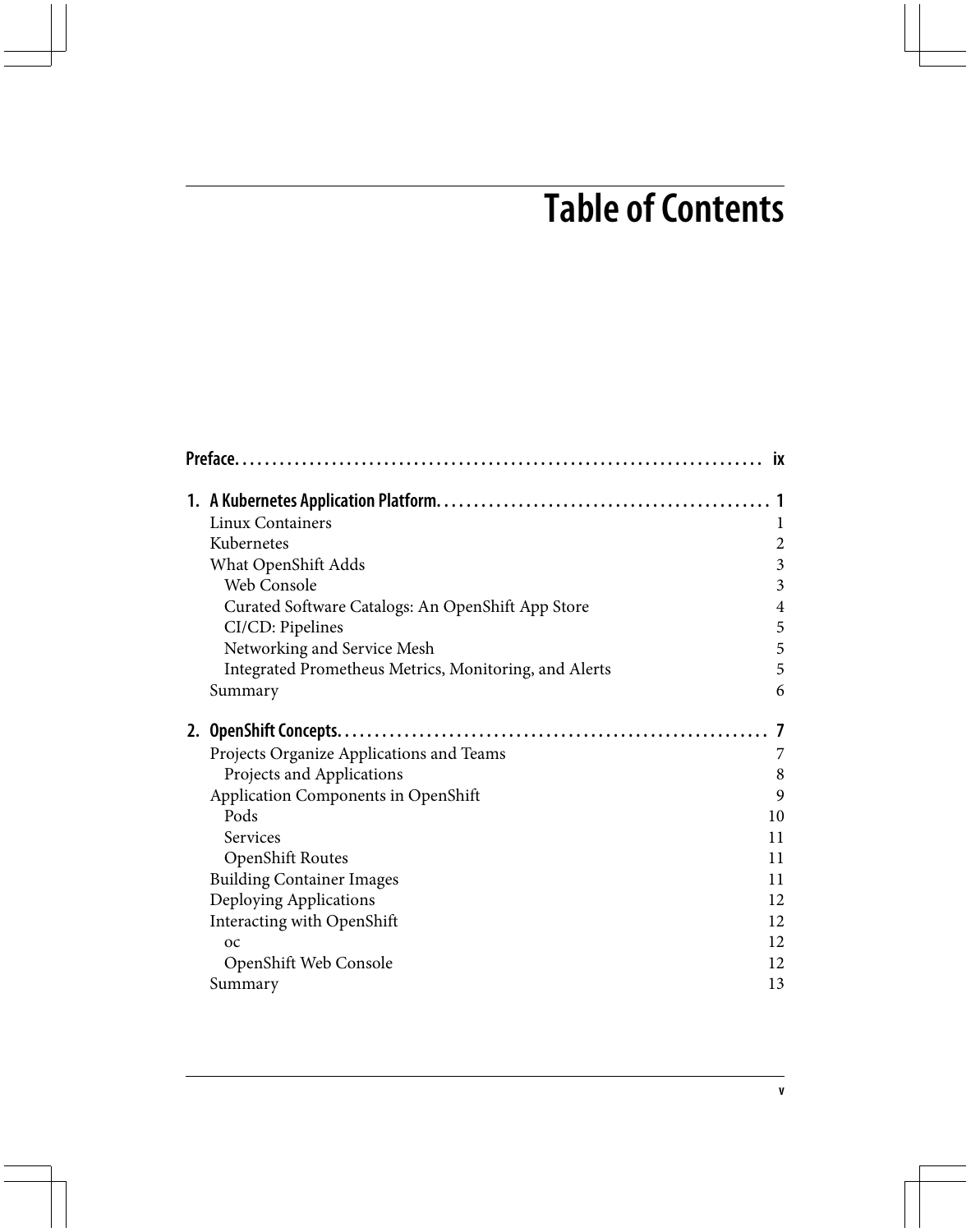|  |                                                     | 15 |
|--|-----------------------------------------------------|----|
|  | CodeReady Containers                                | 15 |
|  | <b>CRC</b> Requirements                             | 16 |
|  | Installing CRC on Windows                           | 17 |
|  | CRC Always Wants More                               | 20 |
|  | Logging In to OpenShift                             | 21 |
|  | Log In to the Web Console                           | 21 |
|  | Log In on the Command Line                          | 25 |
|  | Summary                                             | 26 |
|  |                                                     | 27 |
|  | A Simple Sample Application                         | 27 |
|  | Git and GitHub                                      | 28 |
|  | Building and Deploying the Application on OpenShift | 28 |
|  | Adding and Deploying a New Feature                  | 32 |
|  | Summary                                             | 36 |
|  |                                                     |    |
|  |                                                     | 37 |
|  | Tekton                                              | 37 |
|  | <b>OpenShift Pipelines Operator</b>                 | 38 |
|  | Installing the Pipelines Operator                   | 38 |
|  | Pipelines in the Web Console                        | 40 |
|  | <b>Using Pipelines</b>                              | 41 |
|  | <b>OpenShift Pipelines Resources</b>                | 42 |
|  | Command                                             | 43 |
|  | Script                                              | 43 |
|  | Summary                                             | 43 |
|  |                                                     |    |
|  |                                                     | 45 |
|  | Noted: A Cloud-Ready Notes Application              | 45 |
|  | <b>Application Topology</b>                         | 46 |
|  | Fork the Backend Repository                         | 47 |
|  | Create a New Project for the Noted App              | 47 |
|  | Deploy the Backend Component                        | 48 |
|  | Inspect the Backend Resources                       | 50 |
|  | Deploy the Frontend Component                       | 53 |
|  | A Running Noted Application                         | 55 |
|  | Automatic Pipeline Runs Using Tekton Triggers       | 56 |
|  | Pipeline Triggers                                   | 56 |
|  | The Forward Proxy Workaround                        | 57 |
|  | Deploy the ngrok Template                           | 58 |
|  | GitHub Webhook Configuration                        | 59 |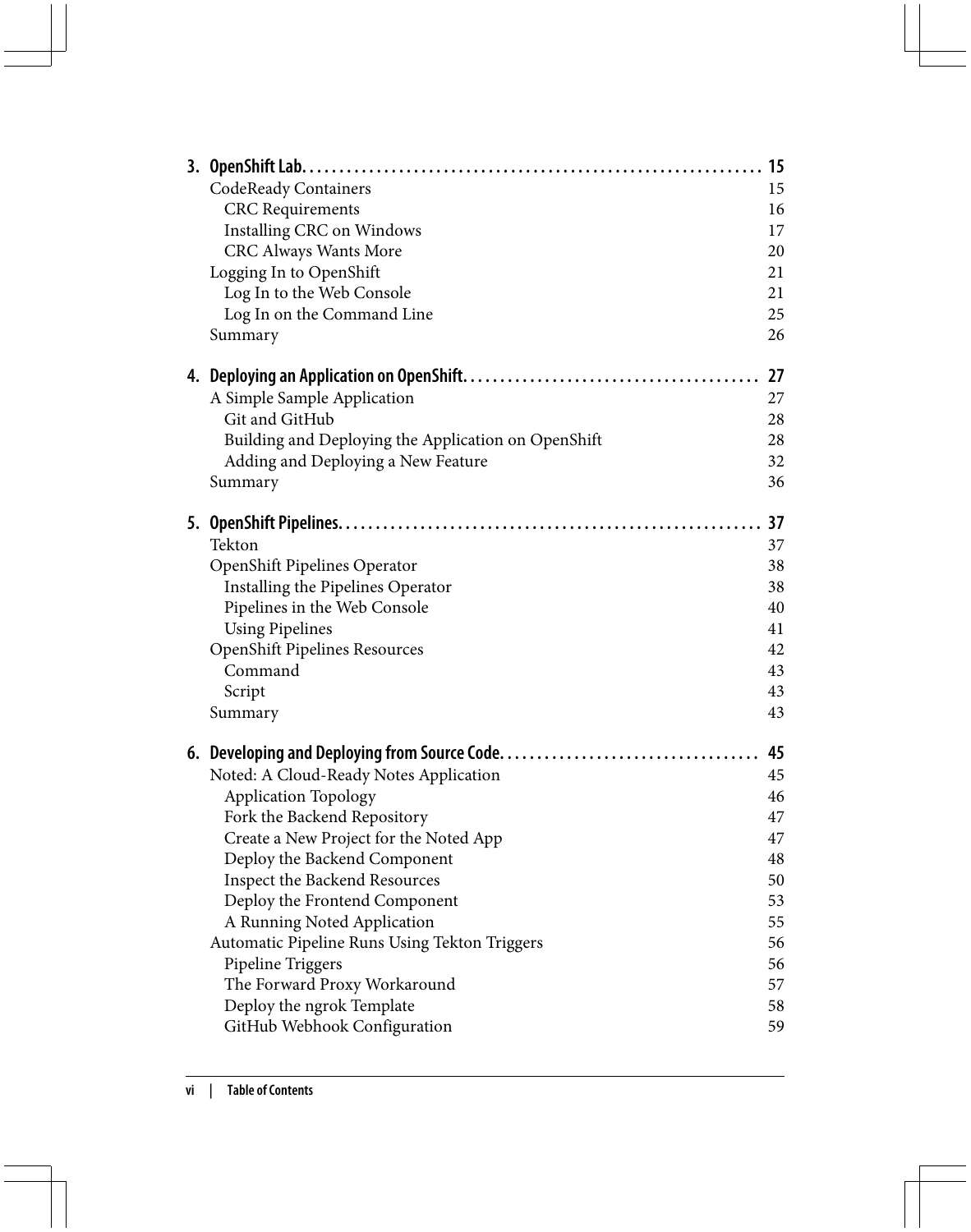|    | The Reversed Text Quarkus-Backend Bug Fix          | 62  |
|----|----------------------------------------------------|-----|
|    | Summary                                            | 65  |
|    |                                                    | 67  |
|    | Database Without Delay                             | 67  |
|    | Database Templates                                 | 68  |
|    | Service Binding Operator                           | 69  |
|    | The Postgres Operator Designed for Service Binding | 70  |
|    | Add the Sample DB Operators OperatorSource         | 70  |
|    | Install the PostgreSQL Database Operator           | 72  |
|    | Verify Operator Installation                       | 74  |
|    | Deploy a PostgreSQL Database                       | 74  |
|    | Configure the pgsql quarkus-backend Branch         | 77  |
|    | Inspect the quarkus-backend pgsql Branch           | 79  |
|    | Service Binding Operator Usage                     | 79  |
|    | Configure a ServiceBinding                         | 80  |
|    | Test the ServiceBinding                            | 81  |
|    | Inspect the ServiceBinding Injection               | 82  |
|    | Persistence in Action                              | 86  |
|    | Summary                                            | 87  |
|    |                                                    | 89  |
|    | <b>Application Scaling</b>                         | 89  |
|    | Manual Scaling                                     | 89  |
|    | The Service Abstraction                            | 90  |
|    | <b>Automatic Scaling</b>                           | 93  |
|    | Health Checks                                      | 98  |
|    | Health-Checking Probes                             | 99  |
|    | Configure the Health Checks in OpenShift           | 100 |
|    | <b>Production Deployment Strategies</b>            | 102 |
|    | Available Deployment Strategies on OpenShift       | 102 |
|    | Configuring a Deployment Strategy                  | 104 |
|    | Deployment Rollbacks                               | 104 |
|    | Summary                                            | 105 |
| 9. | Monitoring and Managing Applications on OpenShift  | 107 |
|    | Listing and Detailing Resources                    | 107 |
|    | Using Labels to Filter Listed Resources            | 109 |
|    | <b>Describing Resources</b>                        | 109 |
|    | Events and Logs                                    | 109 |
|    | Debugging an Application in Its Container          | 110 |
|    | oc rsh                                             | 110 |